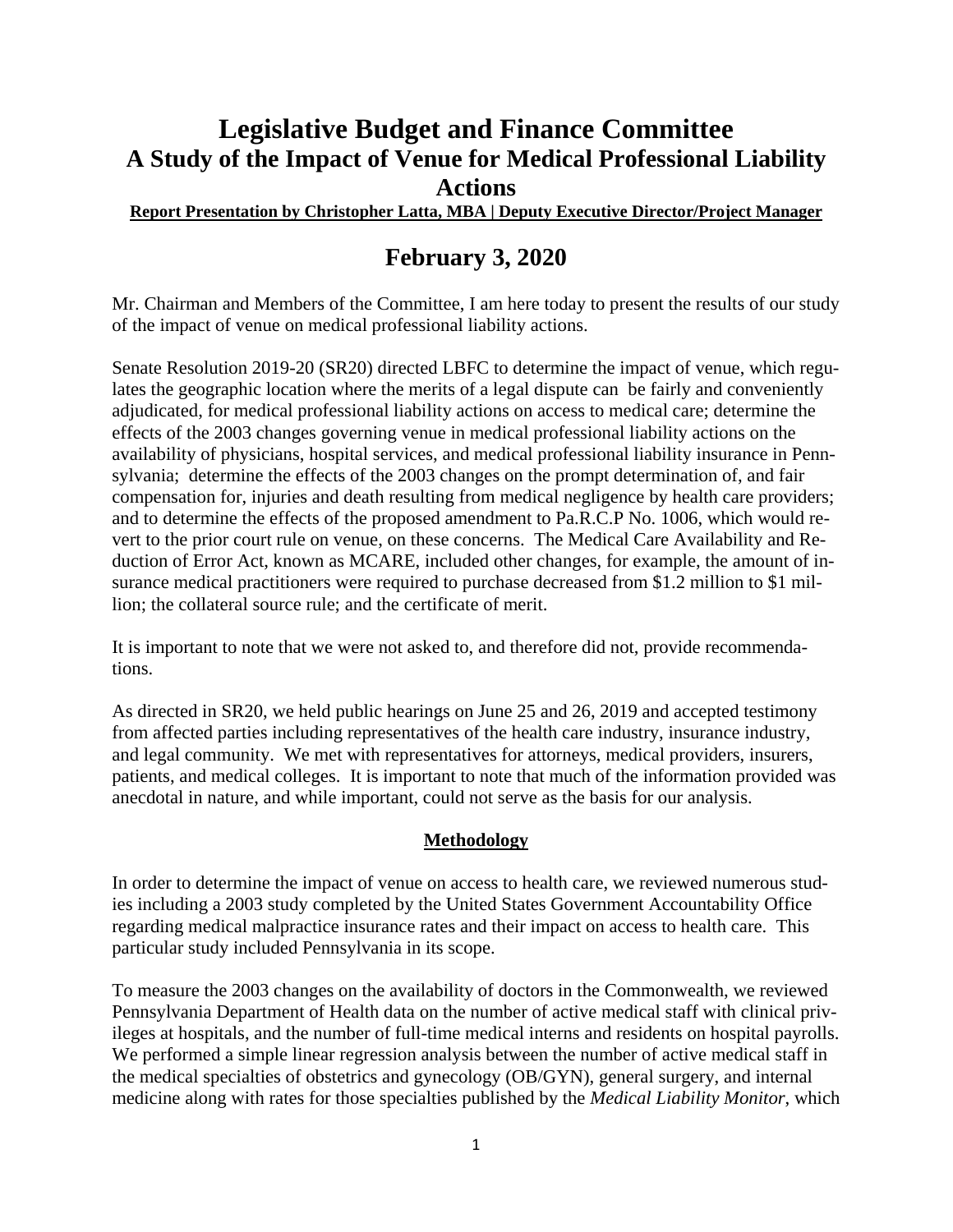conducts an annual rate survey of major writers of medical malpractice insurance. We also reviewed several studies published in peer reviewed journals regarding medical malpractice tort reforms in other states and nationally as well as perceived physician shortages in Pennsylvania.

To measure the 2003 changes on the availability of hospital services, we obtained information from the Pennsylvania Department of Health (PDH) *Annual Hospital Questionnaire* for each year we reviewed. In addition to this data from the questionnaire, we reviewed PDH hospital reports that include data on all general acute care hospitals, specialty hospitals, beds set up and staffed, and the availability of hospital services. Likewise, we performed a simple linear regression analysis between the number of OB/GYN beds in each county compared to medical malpractice insurance rates for the specialty.

To determine the effects of the 2003 changes on the prompt determination of, and fair compensation for, injuries and death resulting from medical negligence, we obtained publically available information from the Administrative Office of the Pennsylvania Courts on medical malpractice filings and jury awards from calendar year 2000 through 2017. We used this data to quantify the average number of medical malpractice filings statewide and by county, determine the percent of change in filings, identify the number of jury awards statewide and by county, and calculate the plaintiff and defense rate of success. We also reviewed all available verdict slips for every case determined by a jury in an effort to assess the prompt determination of medical malpractice claims. In addition, we reviewed Philadelphia Court of Common Pleas' annual reports in an effort to gain insight into that county's medical malpractice case inventory.

We obtained claims paid data from MCARE and reviewed their annual reports from 1998 to 2018. We did this in an attempt to analyze the trends in payments by specific region and type of health care provider.

Because the research indicated the vast majority of medical malpractice claims are settled out of court, we reviewed 22 years of data from the National Practitioner Data Bank for all physicians in Pennsylvania and nationwide. The data was used to determine the value and number of payments made on behalf of all practitioners and physicians in Pennsylvania and compare that to national trends.

We reviewed a series of studies conducted by the Pew Charitable Trust to help us understand the pre- and post-reform changes in Pennsylvania. In an attempt to define the term "fair compensation," we reviewed studies conducted by the Institute of Medicine, the United States Department of Health and Human Services and other peer reviewed research.

We obtained summarized statutory information from the National Conference of State Legislatures to understand the medical malpractice laws and regulations for the five states with the highest medical malpractice payouts.

To determine the effect of changing the venue rule back to its pre-2003 version, we applied what we learned to the current health care marketplace. We also reviewed the number of MD and DO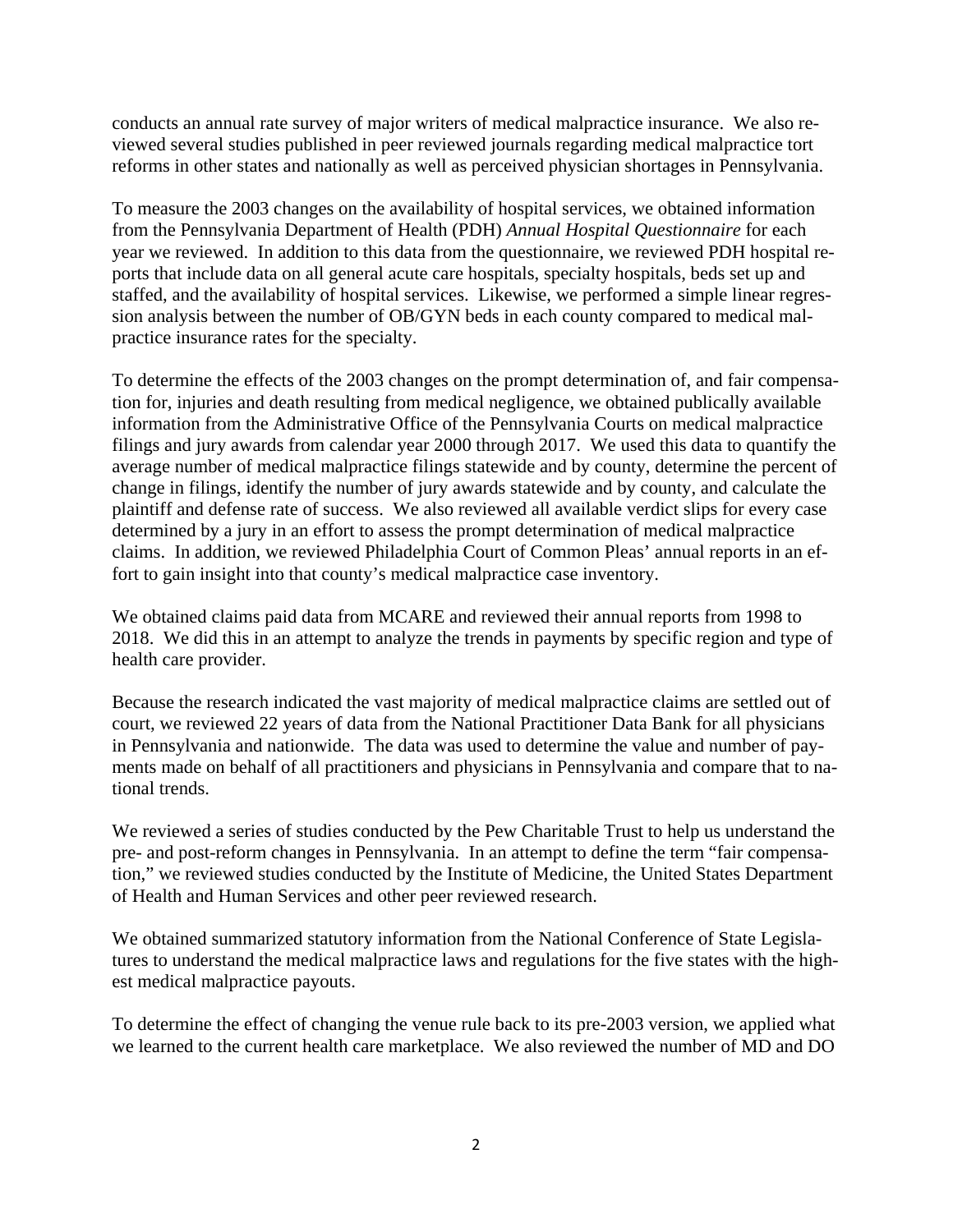graduates, first year residency quotas, and the match rate of open residency positions. We researched where Pennsylvania physicians received their graduate medical education (GME) and compared that to the practice locations of physicians who completed their GME in Pennsylvania.

To determine the potential effect of the proposed venue rule change on the availability of hospital services, we used information from the Hospital and Healthsystem Association of Pennsylvania, United States Agency for Healthcare Research and Quality, American Hospital Association, and Pennsylvania Department of Health.

To determine the effects of the proposed rule change on the availability, cost, and affordability of medical professional liability insurance in Pennsylvania, we used information we obtained from the *Medical Liability Monitor* and the Pennsylvania Insurance Department's *Annual Statistical Report*. The data was used to calculate the change in cost of medical professional liability insurance from 1996 to 2018 for all counties in Pennsylvania; determine the number of insurers offering coverage in Pennsylvania and their market share; and determine the amount of direct premiums.

At this point it is important to note, that statistically speaking, it is largely not possible to isolate one variable if multiple changes are occurring (in this case, the changes provided for in the MCARE Act) at the same time. In order to do so, one would have to assume that all changes, save the one we would wish to isolate, must be held equal. This is an assumption that we are unwilling to make.

The various changes in the MCARE Act are very likely to affect each county differently. For example, the venue change, theoretically, had no impact on Philadelphia. Plaintiffs were not rushing to get their claims heard outside of Philadelphia. Yet medical malpractice insurance premiums dropped significantly more in Philadelphia after the 2003 MCARE changes. Therefore, it is reasonable to conclude that the remaining changes to the law – certificate of merit, for example – had a greater impact in Philadelphia than in other counties.

Another example is the collateral source rule. That rule would likely affect counties differently depending on the number of residents who have health insurance and the income level of the residents. A county with fewer residents with health insurance and higher rates of poverty may have a higher reduction in medical malpractice claims because those claims are not as economically viable. Thus, the collateral source rule may have a larger impact on Philadelphia than Montgomery County, for example.

To assume that all of the MCARE changes affect all of the counties equally, save the change in the venue rule, is not prudent.

# **Venue in Medical Professional Liability Actions and Availability of Physicians**

We were asked to determine the impact of the 2003 changes governing venue in medical professional liability actions on the availability of doctors in Pennsylvania. We reviewed available data from 1996 through 2018.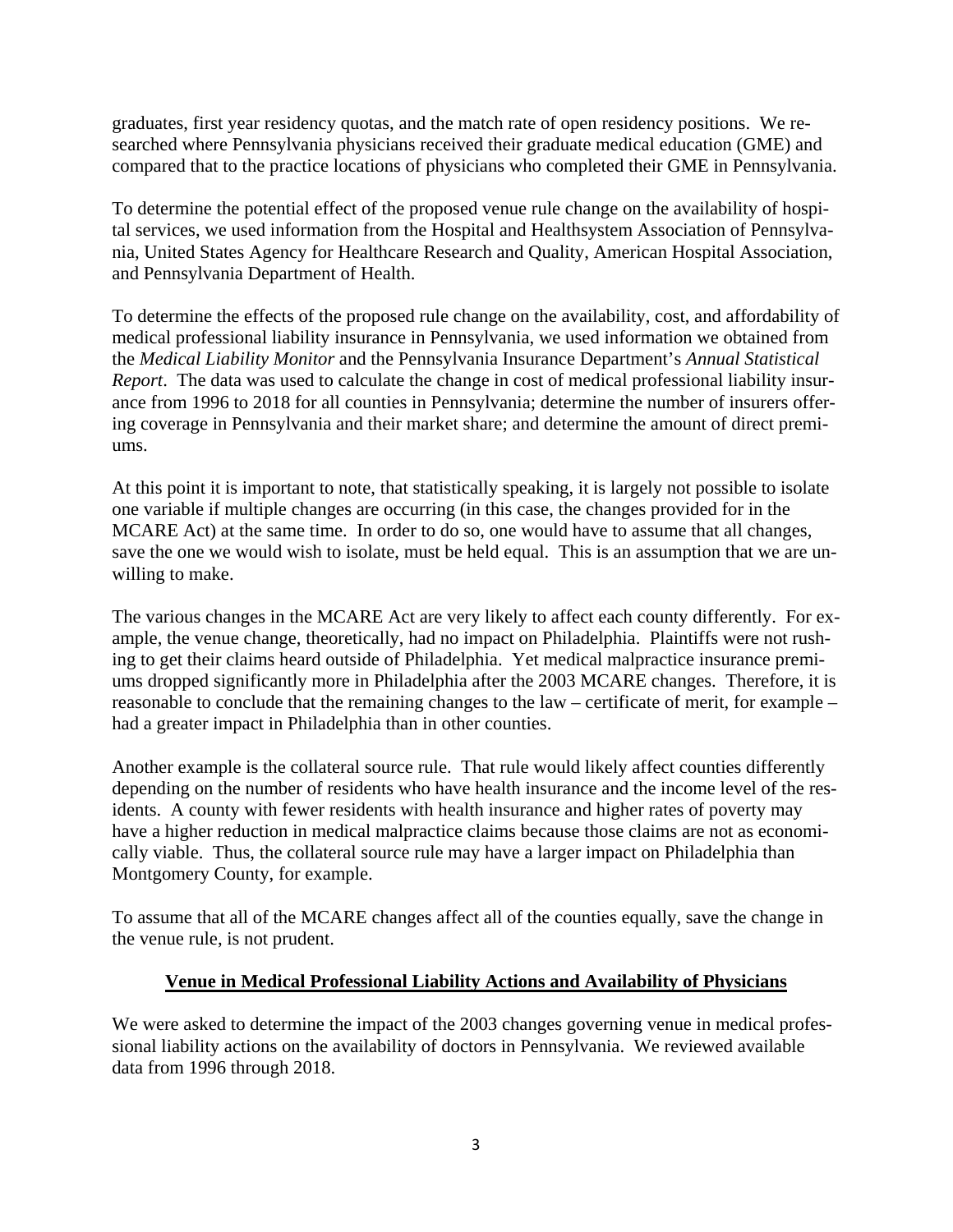Based on that review, we found there is a lack of comprehensive, detailed data on the number of physicians practicing in Pennsylvania – particularly by specialty. However, with the data that is available, we found a strong correlation between medical malpractice insurance rates and the number of active medical staff with clinical privileges in certain counties. For example, the data shows a strong correlation between medical malpractice rates from two insurance providers and active medical staff with clinical privileges in the OB/GYN specialty in Philadelphia, Blair, Fulton, Lawrence, and Westmoreland Counties. Therefore, as rates increased the number of physicians decreased. However, the data did not indicate any overwhelming statewide trends.

The available data indicates that medical malpractice insurance rates may have an effect on a physician's decision on where to practice, however, it also indicates there are many other factors that influence those decisions. Research shows that physicians are making the same employment cost-benefit analysis as most American workers. Physician decisions on where to practice that are outside of the MCARE changes, include both social and economic factors, such as compensation, location, work-life balance, job satisfaction, and access to continuing education.

The data also indicates there were no measurable effects of venue on the availability of physicians across the Commonwealth from the 2003 MCARE changes. That said, the health care landscape in Pennsylvania and the nation has changed significantly in the intervening 17 years.

Overall, the availability of physicians has increased during the period we reviewed. However, there are some year-to-year decreases. For example, the number of physicians decreased by two percent in FY 1999-00. Our data analysis of the year-to-year variations statewide do not yield a conclusion that these decreases were associated with any one variable. Additionally, the number of full-time medical interns and residents on payroll at hospitals appeared unaffected by the 2003 tort reforms.

We were also asked to determine the impact of the proposed venue rule change on the availability of physicians going forward. As I previously noted, there are many variables at work stemming from the MCARE Act. Without isolating the impact of the venue rule, there is no way for the data to forecast the impact of the proposed venue rule change on the availability of physicians.

That said, insurers like predictability and stability. A change in the venue rule will make the medical malpractice insurance market less predictable – as any change would make the market less predictable. A less predictable insurance market could have a destabilizing effect on rates in the near term.

Even so, the available data did not indicate measurable changes to the availability of Pennsylvania physicians in all specialties after the 2003 MCARE Act. Therefore, we would not expect to see a significant decline in the number of Pennsylvania physicians practicing medicine in the Commonwealth if the venue rule changes again.

Further, it is important to remember that outside influences on the availability of physicians have changed dramatically since 2003. This includes the effects of the 2010 Affordable Care Act, the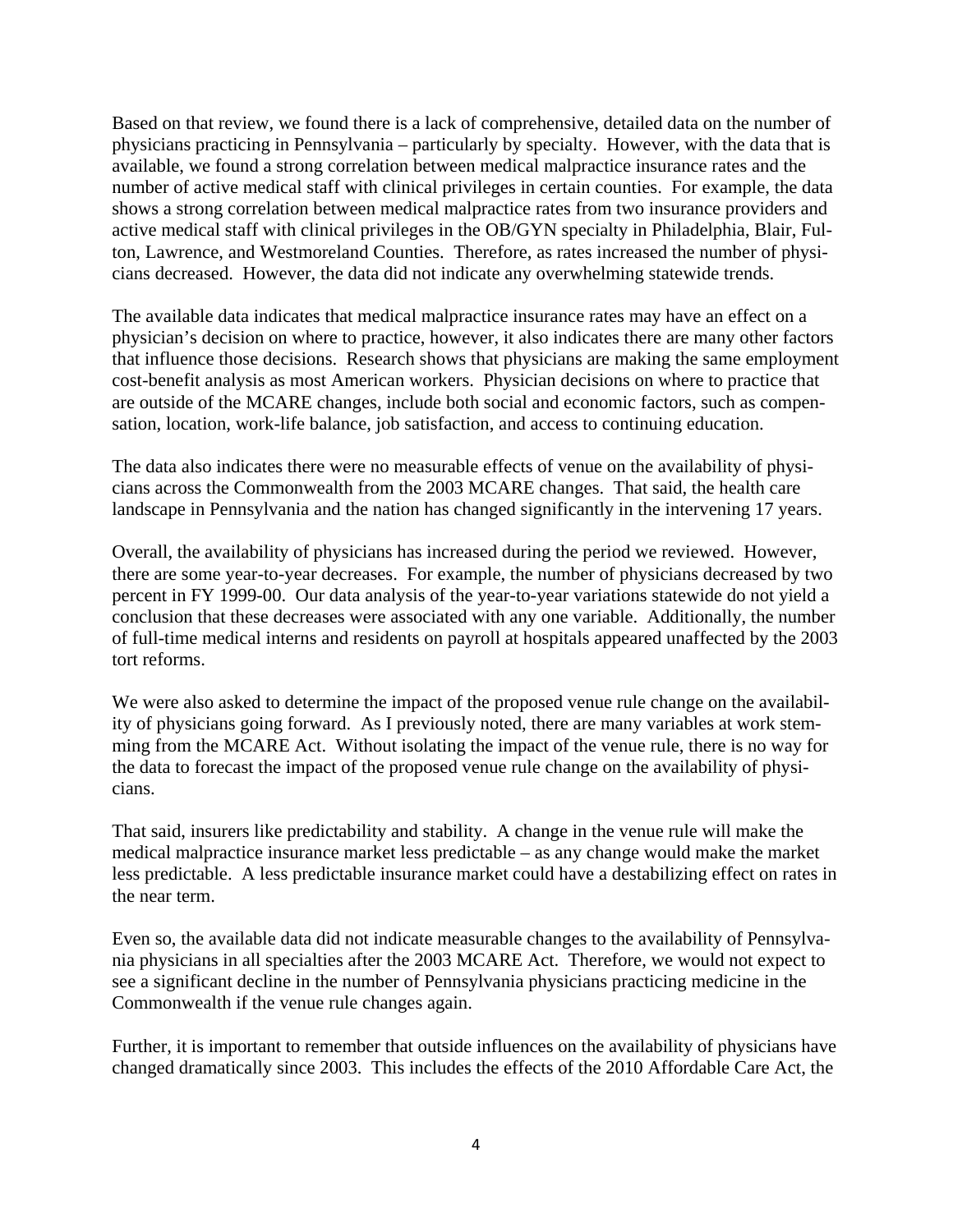increase the number of health care systems, national medical malpractice trends, and changes in technology.

# **Venue in Medical Professional Liability Actions and Availability of Hospital Services**

We were also asked to determine the effects of the 2003 changes governing venue on the availability of hospital services across Pennsylvania in addition to the effects of the proposed rule change going forward. Here too, we reviewed data from 1996 to 2018.

Based on our review of the available data, we found the number of general acute care hospitals was declining before and continued after the 2003 change to venue. The data also does not indicate that a change to the venue rule would change this trend.

While general acute care hospitals have been decreasing, the total number of specialty hospitals have steadily increased since FY 1999-00. Further, the total number of hospitals within a health care system has increased in Pennsylvania and nationwide. For example, in 2002, there were 79 general acute care hospitals within a health care system. That number increased to 133 by 2018.

Finally, we found that the available data does not lend itself to a conclusion on the effects of venue on the number of hospitals and services in the Commonwealth.

To illustrate the point, the data shows a decline in general acute care hospitals from 201 in FY 1996-97 to 154 in 2018. The trend does not appear to be affected by the 2003 MCARE Act changes. Additionally, the data shows that Pennsylvania is similar to the nation as a whole. In 1996 there were 5,134 "community hospitals" in the United States. By 2016 there were 4,840.

However, because not all hospitals are the same size, we reviewed data on the number of hospital beds. Here too Pennsylvania is in line with a nationwide trend. In FY 1996-97, the number of hospital beds set up and staffed in Pennsylvania was 37,746. By 2018, that number had fallen to 31,463. Likewise, the number of hospital beds in the United States decreased from 862,352 in 1996 to 780,272 in 2016.

We did find a strong correlation between two insurance provider's medical malpractice rates for OB/GYNs and the number of OB/GYN hospital beds in eight counties – Blair, Chester, Jefferson, Lehigh, Montour, Northumberland, Philadelphia, and Schuylkill. However, in three of those counties, the data shows a positive correlations. That means as medical malpractice insurance rates increased, so did the number of hospital beds. As we know, however, correlation does not necessarily mean causation.

We were also asked to analyze the availability of hospital services over the period. This is a difficult task in that services may be available within a particular health care district, but not in every hospital within that district. This makes it challenging to group hospital services based on any one variable to measure availability within every hospital within the Commonwealth. We reviewed hospital services based on our analysis of counties which have had an increase or decrease in general acute care hospitals from FY 1996-97 through 2018.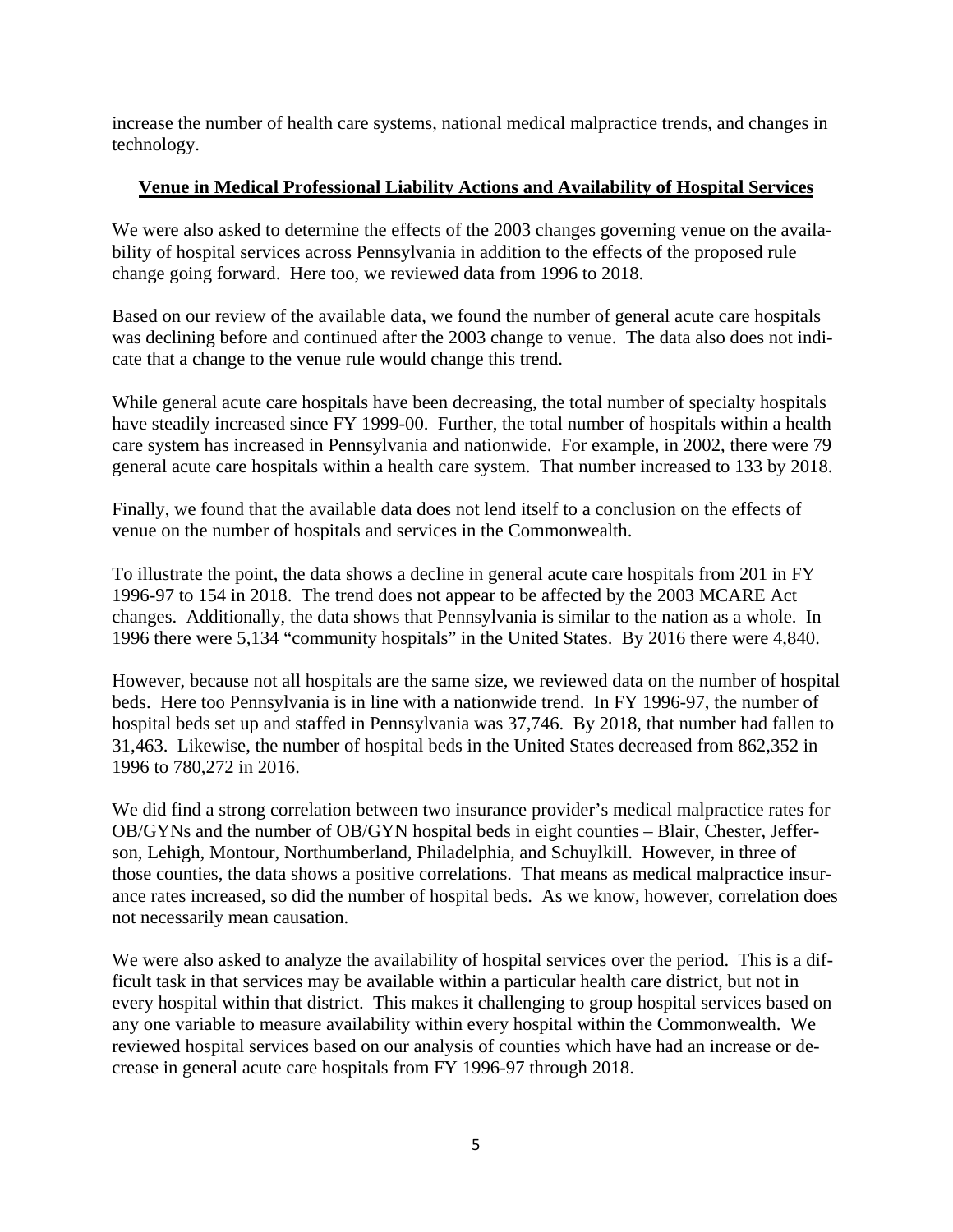We identified 25 counties that had a change in the number of general acute care hospitals. We then analyzed the data on 49 selected services in general acute care hospitals in those counties. From FY 1996-97 to FY 2003-04, in the counties we identified has having changes to the number of general acute care hospitals, 43 hospitals increased services, 25 decreased services, and 21 did not change the number of services provided. For the period FY 2003-04 to 2018, 43 hospitals increased services, 31 decreased services, and 15 did not change the number of services provided. Hospital services, as noted previously varies by health district and facility, so the mere fluctuation cannot be explained based on the total number of available selected services. Therefore, we could not conclude that tort reform had an effect on the number of hospital services within those 25 Counties.

## **Determination and Compensation for Injuries and Death Resulting From Medical Negligence by Health Care Providers**

SR20 also directed LBFC to determine the effects of the 2003 changes regarding venue on the prompt determination of and compensation for injuries resulting from medical negligence. We reviewed data on the cost of professional medical liability actions, pre- and post-tort reform changes, MCARE fund payouts, and national medical liability payments.

We found the available data does not support a conclusion on the effect the change of venue would have on the prompt determination and fair compensation of injuries. Medical malpractice filings decreased by 45 percent from the period 2000-02 of our review. We also found from 2000 to 2017, of all jury verdicts resulting in no award, 23 percent were in Philadelphia County, 13 percent were in Allegheny County, 3 percent in Lackawanna County, and 63 percent were in the remainder of the state.

Additionally, the data show the total CAT Fund/MCARE claims paid from 1996 to 2018 decreased by 22 percent. Prior to 2003, total paid claims increased by 29 percent. After 2003 payments decreased by 44 percent.

According to data obtained from the National Practitioner Data Bank, the value of malpractice payments made on behalf of Pennsylvania physicians increased by 12 percent from 1996 to 2018, but the number of payments decreased by 45 percent. Prior to the 2003 changes, the value of medical malpractice payments increased by 22 percent while the total number of payments decreased by 10 percent. After the 2003 changes, the value of medical malpractice payments decreased by 14 percent, and the total number of payments decreased by 40 percent.

Due to the limited data on medical malpractice case duration, and inconsistencies in reporting between counties, we were unable to determine if medical malpractice cases were promptly concluded or if duration improved over the scope of this study.

We are, however, able to highlight limited data from the National Practitioner Data Bank. This data includes jury verdicts and out-of-court settlements. From 2003 to 2012, the average time between incident and payment in Pennsylvania was 5.6 years. In other high payout states the time was 5.8 years (New York), 4.1 years (Florida), 3.2 years (California), and 5.9 years (New Jersey).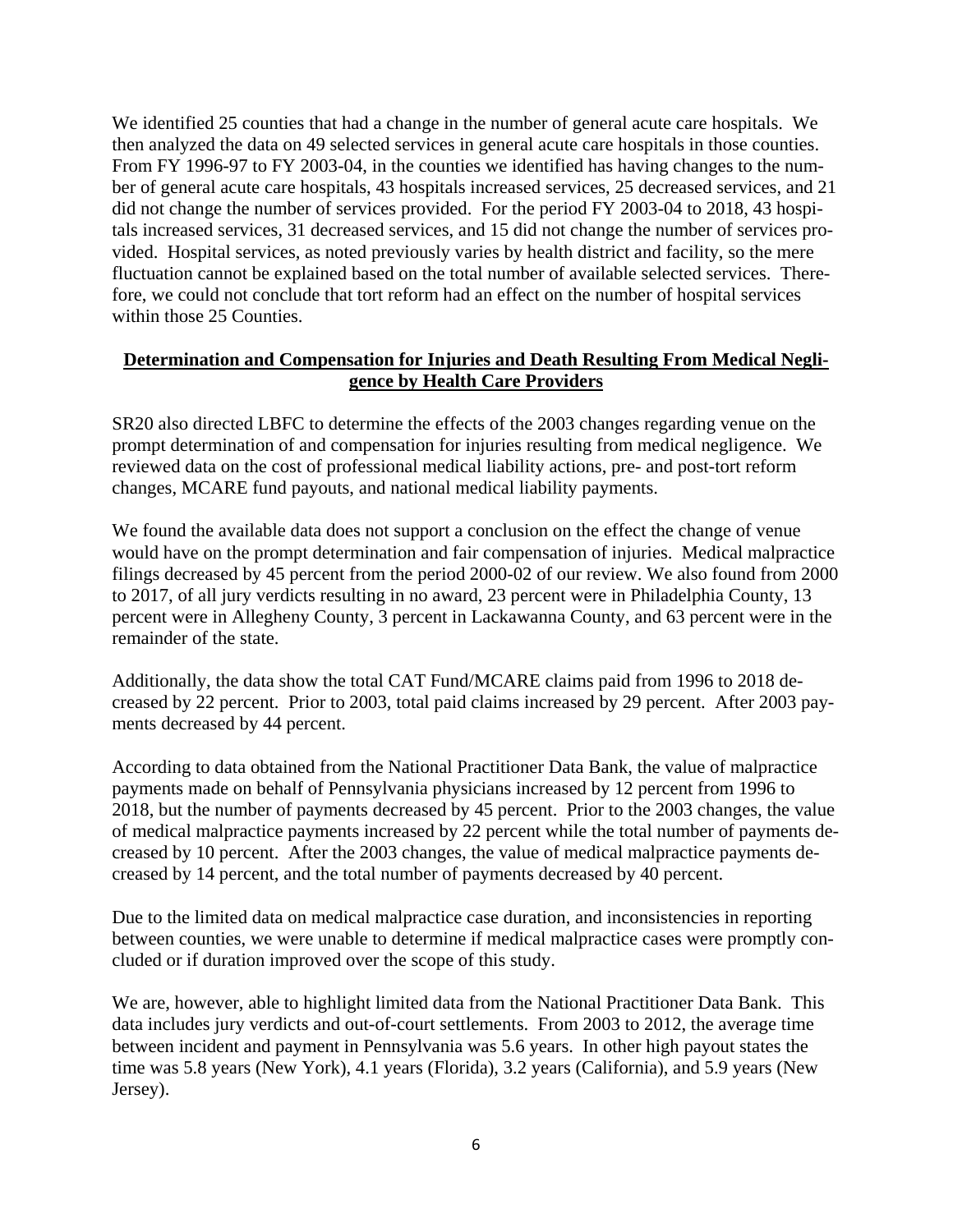We were also tasked with determining the effects of the proposed venue rule change. While the number of medical malpractice filings and the number of jury awards have decreased since 2003, the available data does not support a conclusion on the effect venue may have had on filings and awards. The decrease in MCARE Fund claims paid shows a similar trend as the number of filings and jury awards; but according to MCARE, it could be due to a delay in claims or other statutory changes that were enacted during tort reform. Further, the most comprehensive source with available data on medical malpractice payments made on behalf of a medical practitioner is the National Practitioner Data Bank. Their data shows that Pennsylvania is part of a national trend post 2003, where the value of payments made on behalf of physicians (MDs and DOs) and number (count) of payments has decreased.

## **Availability, Cost, and Affordability of Medical Professional Liability Insurance**

Finally we were asked to determine the effects of venue on the availability, cost, and affordability of medical malpractice insurance. LBFC staff reviewed information from the *Medical Liability Monitor*, the Pennsylvania Insurance Department's *Annual Statistical Report*, the Pennsylvania Joint Underwriting Association's *Underwriting Manuals*, and the MCARE Fund *Assessment Manuals* in order to determine the effects of the 2003 venue change on the availability, cost, and affordability of medical professional liability insurance.

We found the available data does not support a conclusion that changes in the availability, cost, and affordability of medical professional liability insurance are the result of changes in Pennsylvania law. In fact, the medical malpractice insurance changes may be the result of national trends.

The data also shows that the availability of medical professional liability insurance has increased since 2002. Specifically, the number of insurance companies writing more than \$1,000 in direct premiums increased from 89 in 2002 to 144 in 2017. The number of insurance companies writing more than \$1 million in direct premiums increased from 39 in 2002 to 70 in 2017. Finally, the market share of the 10 largest medical malpractice insurance companies decreased from 71.6 percent in 2002 to 49.4 percent in 2017 – indicating a more competitive insurance market with more choices for doctors and hospitals.

The data we reviewed from the *Medical Liability Monitor* shows the cost of medical malpractice insurance increased from 1996 through 2007 before declining. However, as I stated earlier, this appears to be in line with a national trend. The total direct premiums charged by medical malpractice insurance companies fluctuated over time from a low of \$499 million in 2002, peaking at \$768 million in 2006, and declining to \$646 million in 2017.

Since 2007, the cost of medical malpractice insurance has decreased and is therefore more affordable than it was previously. However, this change also appears to be part of a national trend.

As noted, the cost of medical malpractice insurance increased in Pennsylvania as well as the nation as a whole from 1997 to its peak around 2007 – depending on the state. In Pennsylvania, medical malpractice insurance rates for internal medicine increased, on average by county, roughly 348 percent from 1996 to 2018. The increase was 450 percent in eleven counties over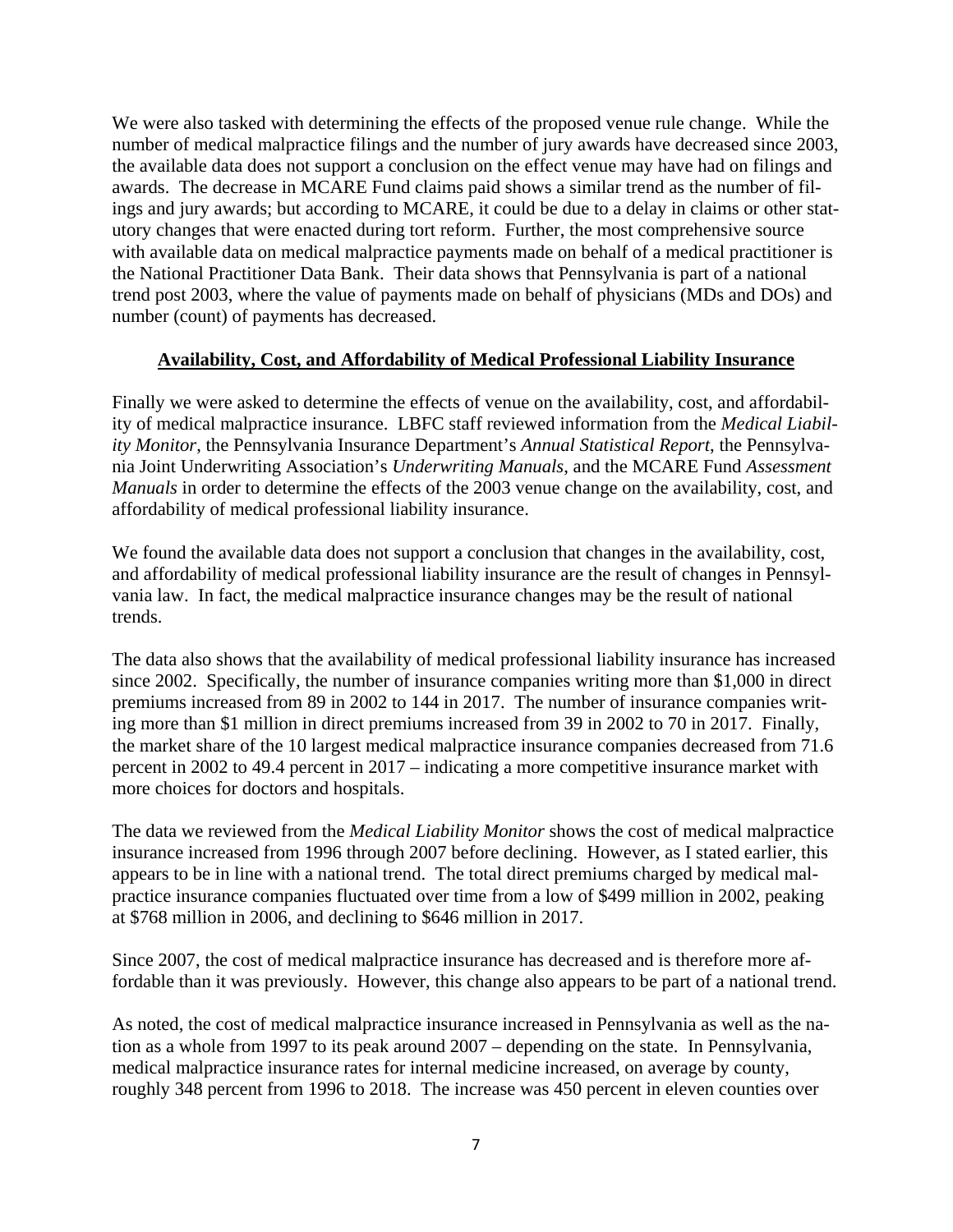the same period. The increase for general surgeons over the period were less than those for internal medicine. The average general surgeon increase by county for the period was 251 percent. OB/GYNs saw an increase of 312 percent over the same period.

From 1996 to 2007, rates increased dramatically. OB/GYNs experienced the largest increase of the three specialties we reviewed – 462 percent. Beginning in 2007, medical malpractice insurance rates began to decline across the specialty types we reviewed. The average decline by county for general surgeons was the largest at 29 percent.

The MCARE Act made significant changes to the law regulating medical professional liability insurance in 2003. However, rates continued to rise as shown by the smaller decline in rates over the full period of 2003 to 2018 than from 2007 to 2018. Rates for doctors practicing internal medicine increased by 9 percent from 2003 to 2018.

We were asked to determine the effect of the venue rule change on the affordability of medical malpractice insurance. Affordability is a difficult term to define. What one person finds to be an acceptable and affordable price for a good or service may not be considered acceptable and affordable to another. We chose two methods to address this issue. First, the data can show us whether the price for medical professional liability insurance increased or decreased over time. In that way we can determine whether the insurance was more affordable or less affordable than it was.

The second is to compare county and specialty rates to a particular benchmark. Because Philadelphia, Allegheny, and Lackawanna Counties are of particular concern to policymakers, we use those counties as our benchmarks by which to compare the rates of other counties in our analysis.

The change in affordability of medical malpractice insurance varied depending on the county and the practice specialty. For example, general surgeons in Montgomery County saw the smallest increase in medical professional liability insurance rates from 1996 to 2018 at 99 percent. On the other hand, doctors practicing internal medicine in eleven counties experienced an overall rate increase of 464 percent over the same period.

The years 1996 to 2007 saw significant increases in medical malpractice insurance rates. The most dramatic was for internal medicine in ten counties where rates increased 626 percent over the period. The smallest increase in rates took place in Mercer and Westmorland Counties for general surgeons at 248 percent.

Post 2007, rates began to decline. However, as in previous periods, the rate of decline was not shared equally across Pennsylvania's counties or medical specialties. Bucks, Chester, and Montgomery County general surgeons realized the largest decrease in rates at 50 percent. While Crawford, Erie, Lawrence, and Mercer County doctors practicing internal medicine only saw declines of 4 percent over the period.

As I noted earlier, the time period from 2003, the year significant changes to Pennsylvania's laws regarding medical malpractice insurance were made, through 2018 also show a disparate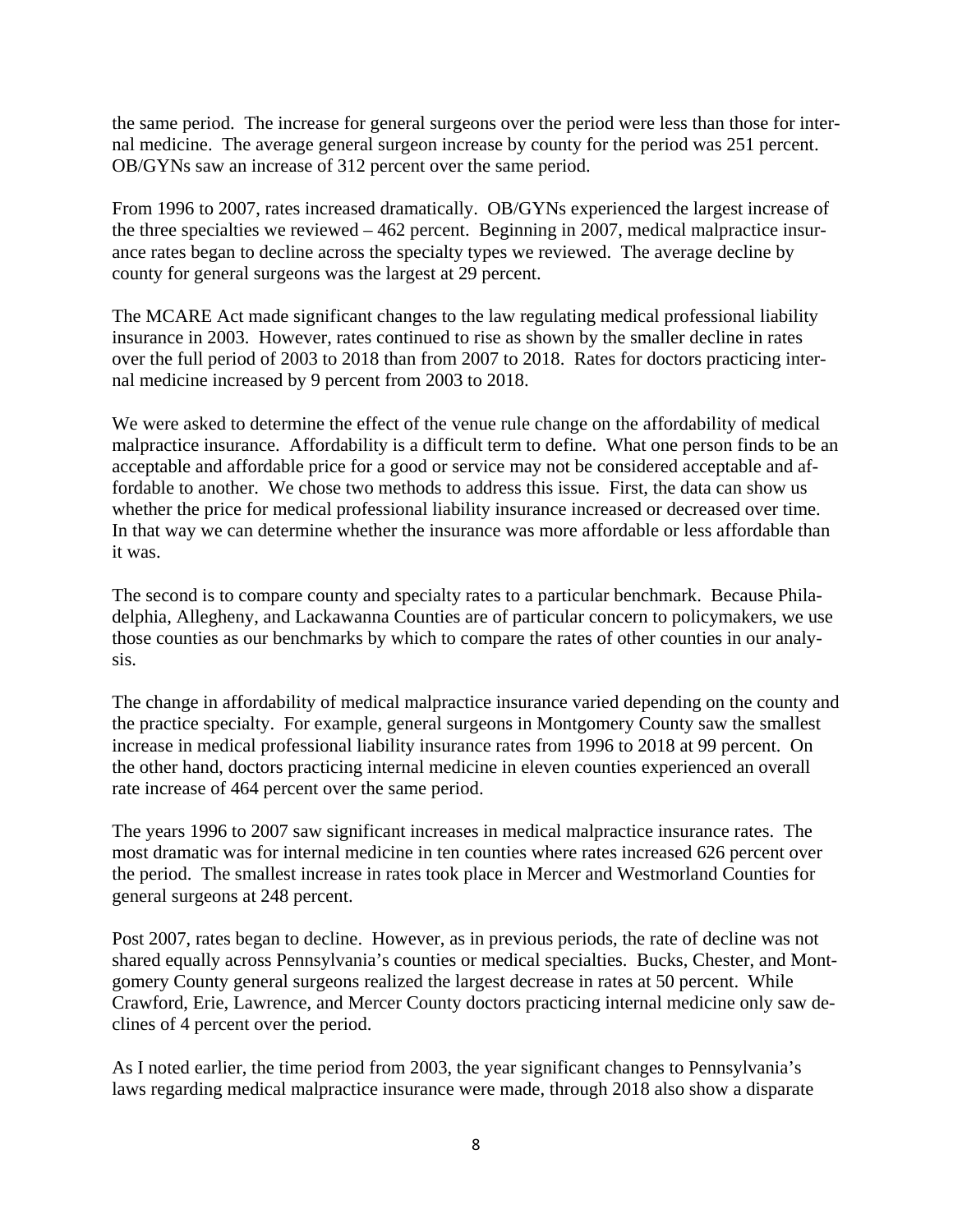impact among counties and physician specialties. For example, general surgeons in Bucks, Chester, and Montgomery Counties saw their rates decline by 37 percent during the period, while doctors practicing internal medicine in Crawford, Erie, Lawrence, and Mercer Counties saw their rates increase by 20 percent over the same period.

We also compared *Medical Liability Monitor* data from eight other states. The data clearly shows the trend across the country is that rates increased fairly dramatically until 2005, 2006, or 2007 depending on the state, and then began to decline.

The second method by which we analyzed the affordability of medical malpractice insurance was to compare rates to a benchmark. One concern of policymakers is that as medicine has become regionalized, doctors and hospitals will be drawn into the Philadelphia, Allegheny, or Lackawanna County court systems if a health care system has a footprint in those and other counties. For example, in 1996 health care systems in Philadelphia had a presence in Centre, Clarion, Delaware, Franklin, Lehigh, and Montgomery Counties.

To determine the change in affordability of medical malpractice insurance and how closely tied the counties are to Philadelphia, Allegheny, or Lackawanna Counties, we calculated the OB/GYN premium for the counties with health care systems tied to one of the three counties I just mentioned. For example, in 1996, the Centre County medical malpractice premium for an OB/GYN was \$12,431. The premium for an OB/GYN in Philadelphia was \$25,416. Therefore, the Centre County premium in 1996 was 49 percent of the Philadelphia rate.

The results show that for Centre, Clarion, Franklin, and Lehigh Counties, rates became less affordable and more closely tied compared to Philadelphia. Montgomery County experienced a small decoupling of rates, while Delaware County realized no change. The reason for the phenomenon is that the Philadelphia rate decreased faster than rates in other counties.

For counties that have health care systems tied to Allegheny County, the results are similar. For Beaver, Blair, Centre, Cumberland, Erie, and York Counties, OB/GYN rates either became more closely aligned to Allegheny County rates or exceeded them.

Finally, health care systems in Lackawanna County were only present in one additional county in 1996 – Luzerne County. Again, OB/GYN rates in Luzerne County increased as a percentage of the Lackawanna County OB/GYN medical malpractice rate.

The MCARE Act requires the JUA to offer medical professional liability insurance to health care providers who cannot conveniently obtain medical professional liability insurance through ordinary methods. Therefore, regardless of whether the proposed venue rule change comes to fruition, medical professional liability insurance in Pennsylvania will continue to be offered by the JUA.

We then turn to the question as to whether other insurance companies will continue to participate in the Pennsylvania market if the venue rule changes. As a practical matter, the trend in the number of insurance companies offering more than \$1 million in total coverage began prior to the effects of the MCARE Act being realized. Additionally, as noted earlier, isolating the effects